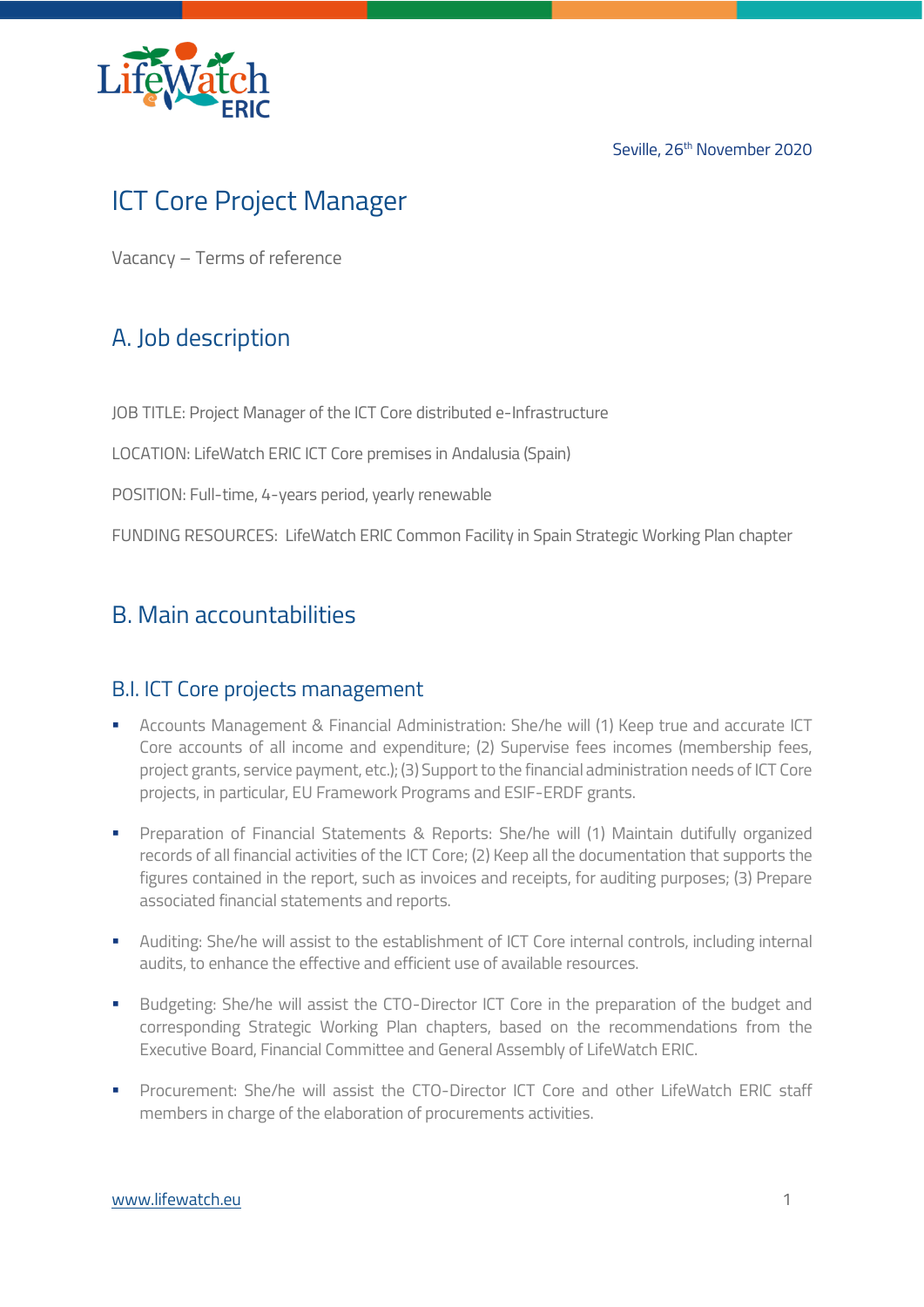

- Support to the LifeWatch Spain National Node -LW.ES-: She/he will be the liaison for projects management issues between LifeWatch ERIC Common Facility in Spain and the LW.ES Node, in particular, EU Framework Programs and ESIF-ERDF grants.
- **•** She/he will be the manager of Spain ESIF-ERDF initiatives.
- She/he will be assisting to the development of Spain In-kind Contributions Committee -IKCCactivities, in particular those related to resources assessment.

## C. The ideal candidate should meet the following requirements:

- **■** Minimum qualification: Graduation from a European University or equivalent experience.
- Master on European Project Management is also desirable.
- **■** Minimum fifteen-year experience in similar position.
- Excellent presentation and reporting skills, fluency in writing and spoken English (C1), the working language of LifeWatch ERIC under article 1.3 of its Statutes.
- Excellent presentation and reporting skills, fluency in writing and spoken Spanish (C1), ICT Core premises hosted by Spain.
- **EXECT** Knowledge of other European languages although not a requirement, should be taken into consideration.
- **•** Proven expert practice of public and private-sectors, not-for-profit financial administration, for business accounting & accountability systems and related financial regulations.
- **Experience in preparing budget, financial & administration, and reporting on expenses of EU** Framework Programs & ESIF-ERDF initiatives.
- Data and organizational analysis skills for cost-analytical reports.
- **EXECT** Ability to work under tight deadlines with changing priorities, availability to occasionally work beyond office hours and on weekends as required.
- **EXECT** Availability to travel abroad accompanying the CTO-Director ICT Core, and other ICT Office staffers.
- **■** High-standard work ethics.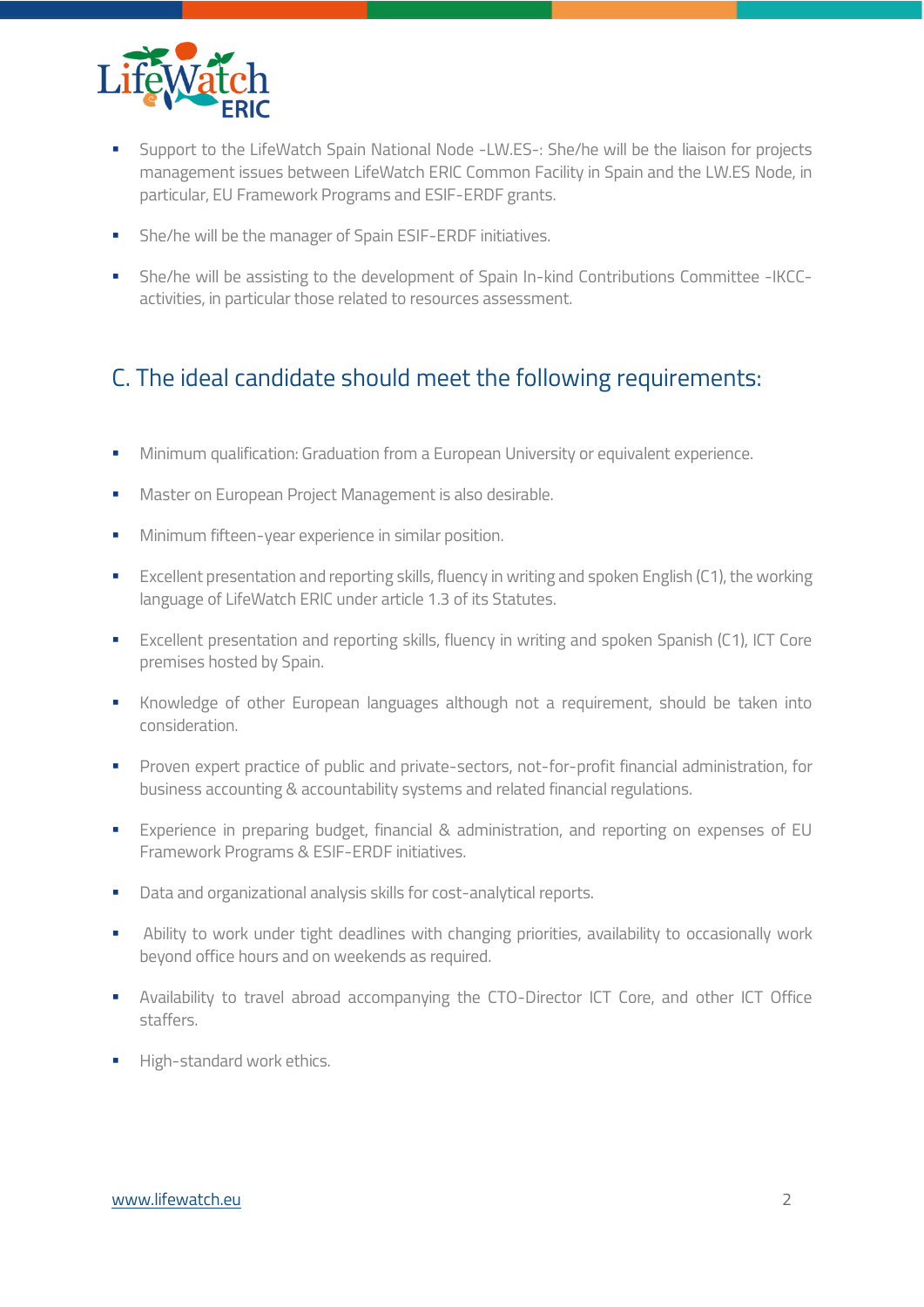

#### **ASSETS**

- Proven experience on EU Framework Program and ESIF-ERDF initiatives:
- Accredited knowledge of ICT projects management techniques (ITIL-DevOps, etc.);
- Accredited CMMI certification;
- **EXECT** Knowledge on QARM systems management (ISO 9001 or other business standards);
- **T** IT skills: Command of MS Office package & opensource tools (e.g. Ubuntu); familiar in working on web platforms dedicated to financial and administrative purposes;
- **■** Understanding of structure, functioning and regulation of the European Research Infrastructure Consortia (ERICs), in particular ICT, biodiversity and ecosystem areas;
- **•** Understanding and knowledge of In-Kind contributions as well as their assessment & reporting needs;
- Accredited professional experience, and knowledge (courses, etc.) on Green initiatives (environmental, biodiversity, renewable energies, smart cities, etc.).

### D. The vacancy is subject to the following procedure

- A short covering letter and Curriculum Vitae<sup>1</sup> (EUROPASS format and annexes, 10 pages at the most) shall be submitted to the Chief Technology Officer-Director ICT Core [-cto@lifewatch.eu](mailto:cto@lifewatch.eu)and in cc to *ictoffice@lifewatch.eu*, by 12th December 2020. Please write "ICT Core Project Manager" in the mail subject;
- **·** Shortlisted candidates will be contacted directly by the Chief Technology Officer-Director ICT Core;
- **EXEC** Candidates may be called for an interview with Chief Technology Officer-Director ICT Core;

<sup>&</sup>lt;sup>1</sup> Special note for Italian market: According to Italian Privacy Protection Law n. 196/03 any resume not mentioning explicitly the following wording: 'I authorise the use of my personal data in accordance with Italian Privacy Protection Law (30/06/2003, n. 196/03)' will be automatically deleted from our database and consequently not taken into consideration.